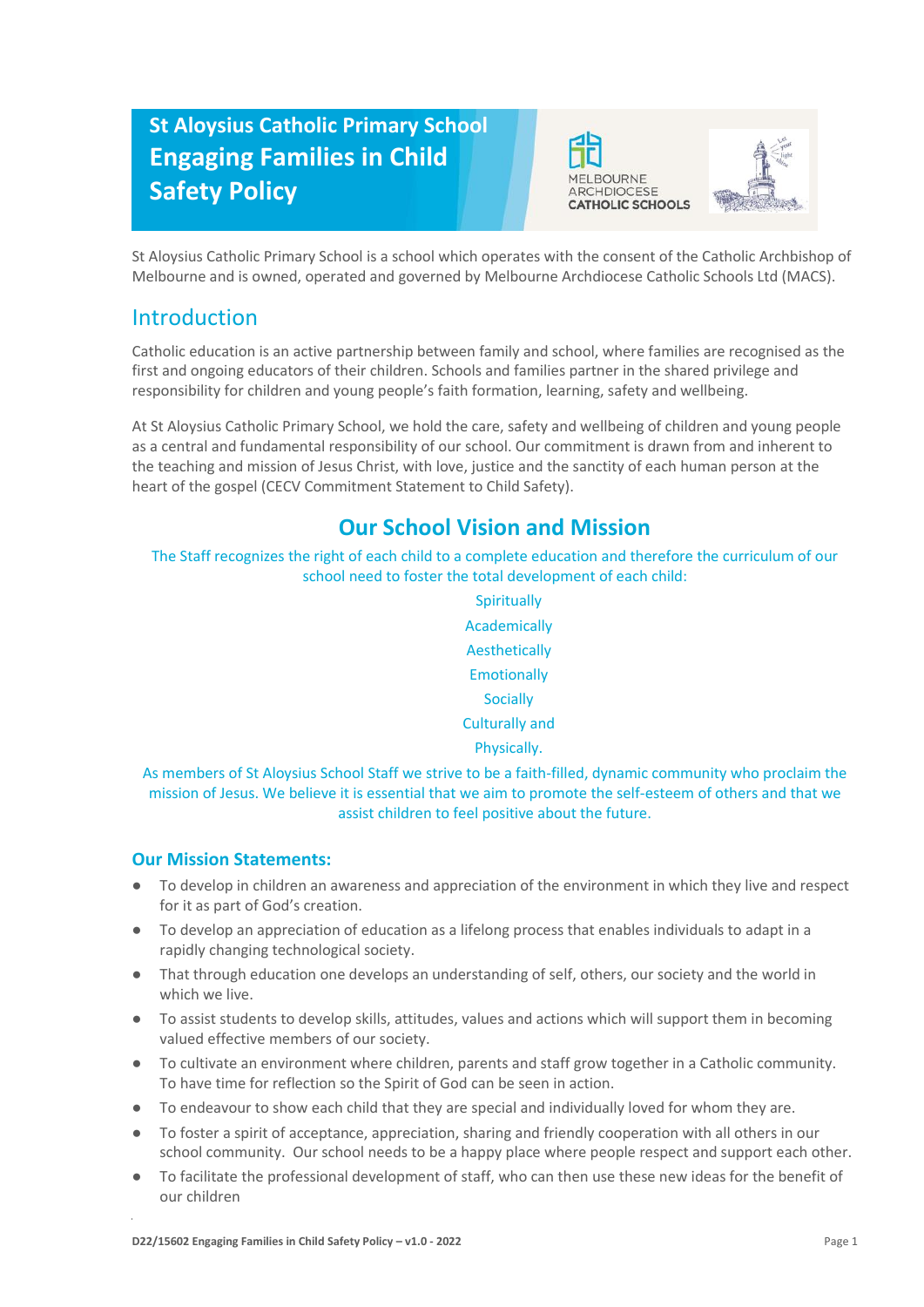- To facilitate a relationship between staff/parents so that parents too can understand the changes that are taking place in the education process.
- To provide a variety of experiences that encourage children to participate to the maximum of their abilities.
- To build and expand the experience of our children so that each comes to a fuller realization of belonging to a faith and wider community.

#### Purpose

The purpose of this Policy is to outline the strategies and actions that we have in place at St Aloysius Catholic Primary School to ensure that families, carers and other members of the school community are informed about relevant child safety and wellbeing matters and are involved in the promotion of child safety and wellbeing at the school.

This Policy takes into account the specific requirements of the Child Safe Standards as set out in Ministerial Order No. 1359.

### Scope

This Policy applies to school employees, volunteers, contractors and clergy. It should be read in conjunction with related school policies and procedures, including:

- 1. Child Safety Framework
- 2. Child Safety Code of Conduct
- 3. Child Safety and Wellbeing Policy
- 4. Working With Children Check Policy

### **Principles**

At St Aloysius Catholic Primary School, the following principles underpin our commitment to family engagement:

- Families and carers should have the opportunity to participate in decisions relating to child safety and wellbeing which affect their child.
- Our school engages and openly communicates with families, carers and other members of the school community about our child safe approach.
- All members of the school community should have access to information relating to child safety and wellbeing.
- Families, carers and other members of the school community must have the opportunity to provide input into the development and review of the school's policies and practices relating to child safety and wellbeing.
- Families, carers and other members of the school community have the right to be informed about the operations and governance of the school in relation to child safety and wellbeing.

### **Policy**

St Aloysius Catholic Primary School is committed to ensuring that all members of our school community are kept informed about relevant child safety and wellbeing matters and are involved in the promotion of child safety and wellbeing at St Aloysius Catholic Primary School.

We implement the following strategies and actions to ensure that we are able to meet this commitment.

#### **Strategies / actions used by school leadership**

The Principal, the school governing authority and school leaders at St Aloysius Catholic Primary School recognise their particular responsibilities to communicate and engage with families, carers and other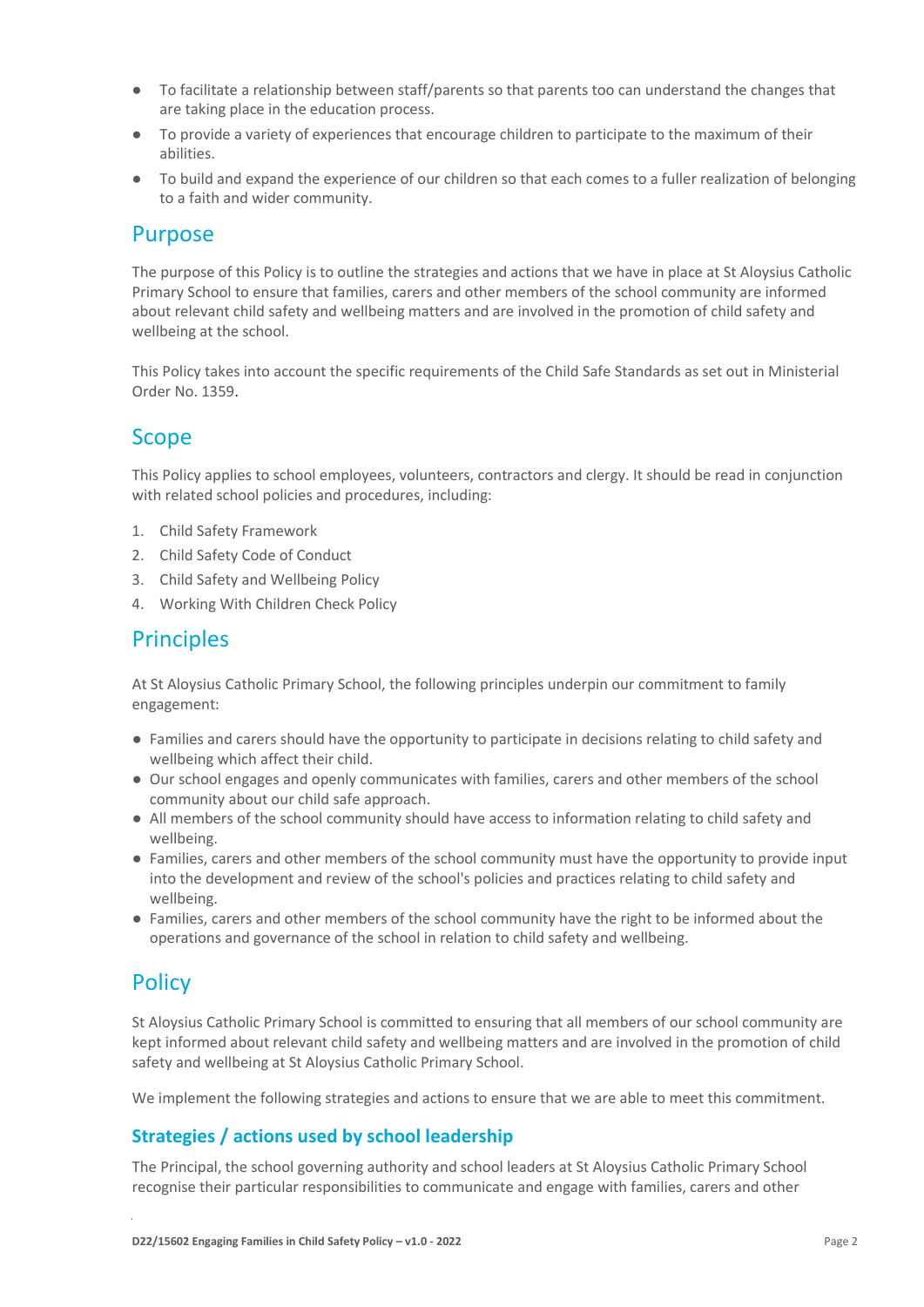members of the school community in relation to issues regarding child safety and wellbeing. Strategies and actions used to carry out this responsibility include:

- utilising the St Aloysius Catholic Primary School Engaging Families in Child Safety Policy to inform and guide curriculum planning, policies and practices
- supporting staff, through appropriate professional learning, to strengthen their communication and engagement skills and to understand the value and importance of effective communication and engagement
- identifying opportunities for parents and carers to participate in decisions that affect their child's safety and wellbeing
- ensuring that existing policies and practices relating to child safety and wellbeing are made publicly available so that they are easily accessible to families, carers and other members of the school community
- engaging with families, carers and other members of the school community to collaboratively develop and periodically review policies and practices relating to child safety and wellbeing
- creating opportunities to ensure that members of the school community are adequately informed about the school's operations and governance relating to child safety and wellbeing

#### **Strategies / actions used by school staff, volunteers, contractors and clergy**

School staff, volunteers, contractors and clergy at St Aloysius Catholic Primary School also have a responsibility to support the school governing authority and school leaders in communicating and engaging with families, carers and other members of the school community regarding child safety and wellbeing. Strategies and actions used to carry out this responsibility include:

- creating and maintaining open lines of communication with families, carers and other members of the school community, particularly with respect to child safety and wellbeing matters
- liaising with parents and carers in relation to any concerns and/or decisions that affect their child and giving them the opportunity to contribute to any discussions, where appropriate
- ensuring that parents, carers and others in the school community are updated and involved in child safety and wellbeing
- ensuring they act in accordance with the principles set out in this Policy when managing issues relating to child safety and wellbeing

At St Aloysius Catholic Primary School we have developed a range of strategies and actions that support our engagement with families, carers and our community.

These include:

- regular newsletter items
- utilising Digital communication Seesaw, Skoolbag, etc
- parent information nights focussing on wellbeing, resilience, mental health and cyber safety.

### External references)

#### **Related Resources – Melbourne Archdiocese Catholic Schools**

[eXcel: Wellbeing for learning in Catholic school communities](https://www.cem.edu.au/Our-Schools/Curriculum-Learning-Programs/Student-Wellbeing/eXcel.aspx)

[Horizons of Hope: Vision and Context](https://www.macs.vic.edu.au/Our-Schools/Curriculum-Learning-Programs/Horizons-of-Hope/Vision-Context.aspx)

[Horizons of Hope: Families as Partners](https://www.macs.vic.edu.au/Our-Schools/Curriculum-Learning-Programs/Horizons-of-Hope/Families-as-partners.aspx)

[Horizons of Hope: Wellbeing](https://www.macs.vic.edu.au/Our-Schools/Curriculum-Learning-Programs/Horizons-of-Hope/Wellbeing.aspx)